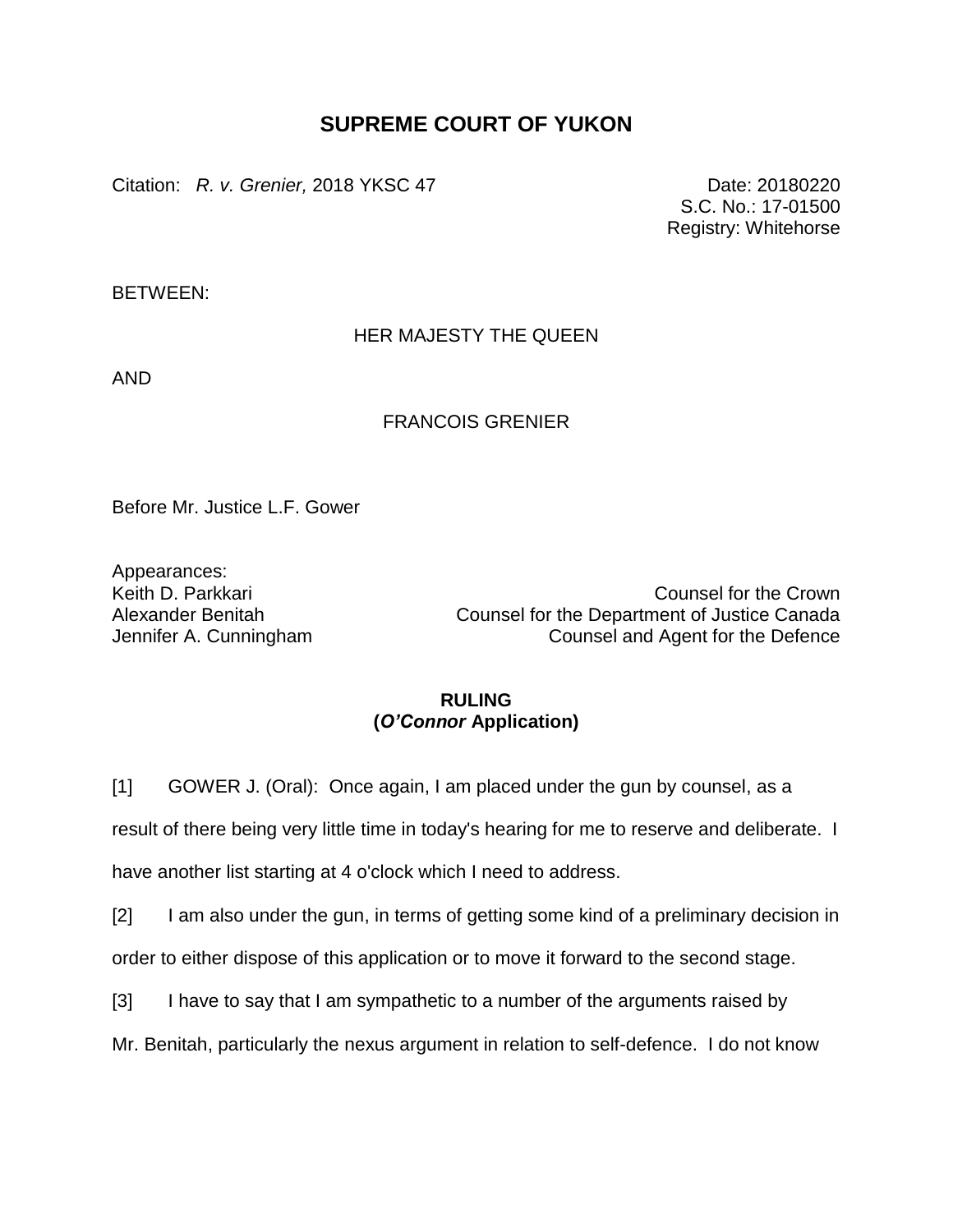how the argument of self-defence is going to be raised at trial. At this stage, I need to give the benefit of the doubt in that regard to the accused.

[4] However, from what I can see from the record that is before me on this application — and I confess I have not read yet the preliminary inquiry transcript all the way through — I have heard nothing to suggest that Ms. Meeres was the initial aggressor in the incident between her and the accused which results in the charges before the Court, principally, the aggravated assault charge. Having said that, there is evidence of Ms. Meeres having acted aggressively and used weapons in the past, not only from her criminal convictions, but also from testimony from the preliminary inquiry. [5] In my respectful view, especially keeping in mind the time crunch that we are all under with this pending jury trial, it would be appropriate for me to make an initial order that the RCMP review their records for the 10-year period prior to the date of the alleged offence, which is November 24, 2016, to see if there are other records of either violent behaviour by Ms. Meeres, or threatening behaviour by Ms. Meeres, which have not resulted in convictions.

[6] As for the issue of credibility, I am persuaded by Ms. Cunningham that she is doing more than simply asking for documents relating to Ms. Meeres' credibility at large; that there are inconsistencies which have been pointed out to me which may indicate that Ms. Meeres has similarly been inconsistent, untruthful, or even perhaps misleading with the police in the past.

[7] I am going to further order that the RCMP review their records within the same temporal window of 10 years prior to the date of November 24, 2016, specifically for any incidents where Ms. Meeres is noted to have provided false evidence to the RCMP,